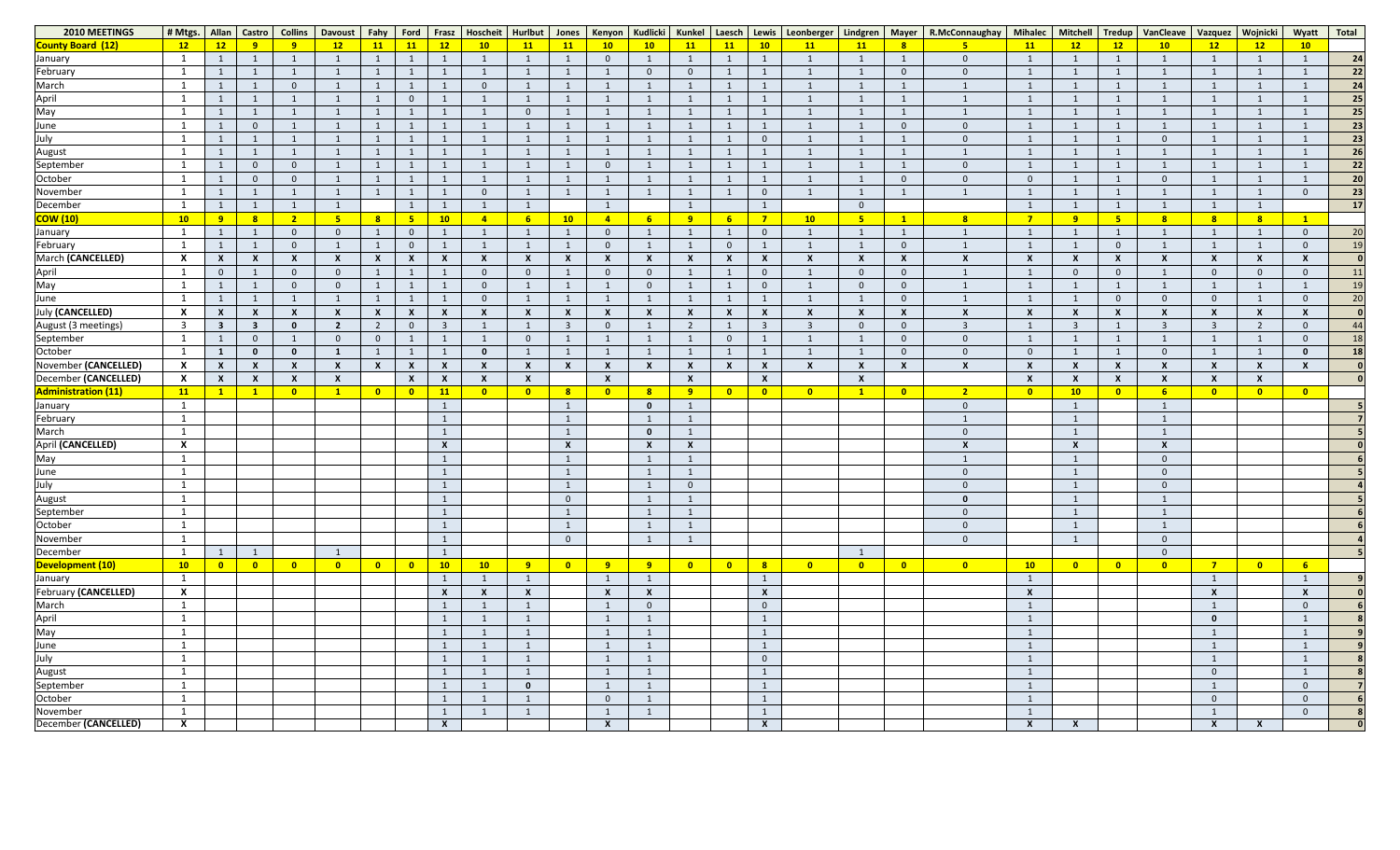| 2010 MEETINGS            | # Mtgs.   Allan           |                         |                         | Castro   Collins          | <b>Davoust</b>          | Fahy Ford               |                         |                           |                          |                           |                         |                         |                            |                         |                         |                            | Frasz   Hoscheit   Hurlbut   Jones   Kenyon   Kudlicki   Kunkel   Laesch   Lewis   Leonberger   Lindgren |                         |                         | Mayer   R.McConnaughay   Mihalec   Mitchell   Tredup |                         |                           |                         | VanCleave               |                          | Vazquez Wojnicki          | Wyatt                   | <b>Total</b>   |
|--------------------------|---------------------------|-------------------------|-------------------------|---------------------------|-------------------------|-------------------------|-------------------------|---------------------------|--------------------------|---------------------------|-------------------------|-------------------------|----------------------------|-------------------------|-------------------------|----------------------------|----------------------------------------------------------------------------------------------------------|-------------------------|-------------------------|------------------------------------------------------|-------------------------|---------------------------|-------------------------|-------------------------|--------------------------|---------------------------|-------------------------|----------------|
| <b>Energy/Eviro. (9)</b> | - 9 -                     | $\bullet$               | $\overline{4}$          |                           | $\overline{\mathbf{0}}$ | $\overline{\mathbf{0}}$ | $\overline{\mathbf{0}}$ | 9                         | $\overline{\mathbf{0}}$  | $\overline{\mathbf{0}}$   | $\bullet$               | $\overline{\mathbf{0}}$ | $\overline{\phantom{a}}$ 0 | $\overline{\mathbf{0}}$ | $\bullet$               | $\overline{\phantom{a}}$ 0 | 8                                                                                                        | $\bullet$               | $\bullet$               | $\overline{\mathbf{0}}$                              | $\overline{\mathbf{0}}$ | $\overline{6}$            | $\overline{\mathbf{0}}$ | 8                       | $\overline{\mathbf{0}}$  |                           | $\bullet$               |                |
| January                  | - 1                       |                         | $\mathbf{0}$            | $\mathbf{0}$              |                         |                         |                         | -1                        |                          |                           |                         |                         |                            |                         |                         |                            | $\overline{\mathbf{1}}$                                                                                  |                         |                         |                                                      |                         | $\overline{1}$            |                         |                         |                          |                           |                         |                |
| February                 | $\overline{1}$            |                         | $\mathbf{1}$            | $\mathbf{0}$              |                         |                         |                         | 1                         |                          |                           |                         |                         |                            |                         |                         |                            |                                                                                                          |                         |                         |                                                      |                         |                           |                         |                         |                          |                           |                         |                |
| March                    | $\overline{1}$            |                         | $\overline{1}$          |                           |                         |                         |                         |                           |                          |                           |                         |                         |                            |                         |                         |                            |                                                                                                          |                         |                         |                                                      |                         |                           |                         |                         |                          |                           |                         |                |
| April<br>May             | $\overline{1}$            |                         | $\overline{0}$          | $\overline{0}$            |                         |                         |                         | $\mathbf{1}$              |                          |                           |                         |                         |                            |                         |                         |                            |                                                                                                          |                         |                         |                                                      |                         | $\overline{0}$            |                         |                         |                          |                           |                         |                |
|                          | $\mathbf{1}$              |                         | $\overline{0}$          | $\overline{0}$            |                         |                         |                         | 1                         |                          |                           |                         |                         |                            |                         |                         |                            |                                                                                                          |                         |                         |                                                      |                         | $\overline{1}$            |                         |                         |                          | $\overline{0}$            |                         |                |
| June (CANCELLED)         | $\boldsymbol{X}$          |                         | $\boldsymbol{X}$        | $\boldsymbol{\mathsf{x}}$ |                         |                         |                         | $\boldsymbol{\mathsf{X}}$ |                          |                           |                         |                         |                            |                         |                         |                            |                                                                                                          |                         |                         |                                                      |                         | $\boldsymbol{\mathsf{X}}$ |                         | $\mathbf v$             |                          | $\boldsymbol{\mathsf{X}}$ |                         |                |
| July                     | $\mathbf{1}$              |                         | 1                       |                           |                         |                         |                         |                           |                          |                           |                         |                         |                            |                         |                         |                            |                                                                                                          |                         |                         |                                                      |                         |                           |                         |                         |                          |                           |                         |                |
| August                   | $\mathbf{1}$              |                         | $\mathbf 0$             | $\mathbf{0}$              |                         |                         |                         | 1                         |                          |                           |                         |                         |                            |                         |                         |                            | $\Omega$                                                                                                 |                         |                         |                                                      |                         |                           |                         |                         |                          |                           |                         |                |
| September                | $\mathbf{1}$              |                         | $\overline{1}$          |                           |                         |                         |                         | 1                         |                          |                           |                         |                         |                            |                         |                         |                            |                                                                                                          |                         |                         |                                                      |                         | $\mathbf{1}$              |                         |                         |                          |                           |                         |                |
| October (CANCELLED)      | $\boldsymbol{\mathsf{X}}$ |                         | $\mathbf{x}$            | $\boldsymbol{\mathsf{x}}$ |                         |                         |                         | $\boldsymbol{\mathsf{X}}$ |                          |                           |                         |                         |                            |                         |                         |                            |                                                                                                          |                         |                         |                                                      |                         | $\boldsymbol{\mathsf{X}}$ |                         | $\mathbf v$             |                          | $\boldsymbol{\mathsf{x}}$ |                         |                |
| November                 | $\mathbf{1}$              |                         | $\mathbf 0$             |                           |                         |                         |                         |                           |                          |                           |                         |                         |                            |                         |                         |                            |                                                                                                          |                         |                         |                                                      |                         |                           |                         |                         |                          |                           |                         |                |
| December (CANCELLED)     |                           | $\mathbf{X}$            |                         | $\boldsymbol{\mathsf{X}}$ |                         |                         |                         | $\boldsymbol{X}$          |                          |                           |                         |                         |                            | $\mathbf{X}$            |                         |                            |                                                                                                          |                         |                         |                                                      |                         |                           |                         |                         |                          | $\boldsymbol{\mathsf{X}}$ |                         |                |
| <b>Executive (13)</b>    | $\overline{13}$           | $\overline{\mathbf{0}}$ | $\overline{\mathbf{0}}$ | $\overline{\mathbf{0}}$   | 11                      | $\overline{\mathbf{0}}$ | $\overline{\mathbf{0}}$ | $\mathbf{1}$              | 12                       | 12                        | 12                      | 9                       | $\overline{\phantom{a}}$ 0 | $\overline{\mathbf{0}}$ | $\overline{\mathbf{0}}$ | 11                         | $\bullet$                                                                                                | 13                      | $\overline{\mathbf{0}}$ | 3 <sup>1</sup>                                       | $\overline{\mathbf{0}}$ | 11                        | $\overline{\mathbf{0}}$ | 11                      | $\mathbf{1}$             |                           | 10                      |                |
| January                  | $\mathbf{1}$              |                         |                         |                           | $\overline{0}$          |                         |                         |                           |                          |                           |                         | $\mathbf{1}$            |                            |                         |                         | $\mathbf{0}$               |                                                                                                          | $\mathbf{1}$            |                         | $\mathbf{1}$                                         |                         | $\mathbf{1}$              |                         |                         |                          |                           |                         |                |
| February                 | $\mathbf{1}$              |                         |                         |                           | $\Omega$                |                         |                         |                           |                          |                           |                         | $\overline{0}$          |                            |                         |                         |                            |                                                                                                          |                         |                         | $\mathbf{1}$                                         |                         |                           |                         |                         |                          |                           |                         |                |
| March                    | $\mathbf{1}$              |                         |                         |                           |                         |                         |                         |                           |                          |                           |                         |                         |                            |                         |                         |                            |                                                                                                          |                         |                         | $\overline{0}$                                       |                         |                           |                         |                         |                          |                           |                         | 10             |
|                          | $\mathbf{1}$              |                         |                         |                           |                         |                         |                         |                           |                          |                           |                         |                         |                            |                         |                         |                            |                                                                                                          | $\mathbf{1}$            |                         | $\overline{0}$                                       |                         |                           |                         |                         |                          |                           |                         | 10             |
| April<br>May             | $\overline{1}$            |                         |                         |                           |                         |                         |                         |                           |                          |                           |                         |                         |                            |                         |                         |                            |                                                                                                          |                         |                         | $\mathbf{1}$                                         |                         |                           |                         |                         |                          |                           |                         | 11             |
| June                     | $\mathbf{1}$              |                         |                         |                           |                         |                         |                         |                           |                          |                           |                         |                         |                            |                         |                         |                            |                                                                                                          | $\mathbf{1}$            |                         | $\overline{0}$                                       |                         |                           |                         |                         |                          |                           |                         | 10             |
| July (2 meetings)        | $\overline{2}$            |                         |                         |                           | $\overline{2}$          |                         |                         |                           | $\overline{2}$           |                           |                         | $\overline{0}$          |                            |                         |                         |                            |                                                                                                          | $\overline{2}$          |                         | $\overline{0}$                                       |                         |                           |                         | ຳ                       |                          |                           |                         | 1 <sup>2</sup> |
|                          | $\mathbf{1}$              |                         |                         |                           |                         |                         |                         |                           |                          |                           |                         | $\mathbf{1}$            |                            |                         |                         |                            |                                                                                                          | $\mathbf{1}$            |                         | $\overline{0}$                                       |                         | $\blacksquare$            |                         |                         |                          |                           |                         | 10             |
| August<br>September      |                           |                         |                         |                           |                         |                         |                         |                           |                          |                           |                         | $\mathbf{1}$            |                            |                         |                         |                            |                                                                                                          |                         |                         | $\overline{0}$                                       |                         |                           |                         |                         |                          |                           | $\Omega$                |                |
| October                  |                           |                         |                         |                           |                         |                         |                         |                           | $\theta$                 |                           |                         | $\mathbf{1}$            |                            |                         |                         |                            |                                                                                                          | $\mathbf{1}$            |                         | $\overline{0}$                                       |                         | $\overline{0}$            |                         |                         |                          |                           |                         |                |
| November                 |                           |                         |                         |                           |                         |                         |                         |                           |                          |                           |                         | $\overline{0}$          |                            |                         |                         |                            |                                                                                                          | $\mathbf{1}$            |                         | $\overline{0}$                                       |                         | $\overline{1}$            |                         |                         |                          |                           |                         |                |
| December                 | $\overline{1}$            |                         |                         |                           | $\overline{1}$          |                         |                         |                           |                          |                           |                         | 1                       |                            |                         |                         |                            |                                                                                                          | $\mathbf{1}$            |                         |                                                      | $\Omega$                | $\mathbf{1}$              |                         |                         | 1                        |                           |                         | 11             |
| Finance/Budget (14)      | $-14$                     | $\overline{\mathbf{0}}$ | $\bullet$               | $\overline{\mathbf{0}}$   | $\overline{\mathbf{0}}$ | 10                      | 14                      | $\bullet$                 | 8                        | 10                        | 13                      | $\overline{\mathbf{0}}$ | $\overline{\mathbf{0}}$    | $\overline{\mathbf{0}}$ | $\bullet$               | $\overline{\mathbf{0}}$    | $\overline{\mathbf{0}}$                                                                                  | $\bullet$               | $\overline{\mathbf{0}}$ | 12                                                   | $\overline{\mathbf{0}}$ | $\overline{\mathbf{0}}$   | $\overline{\mathbf{0}}$ | $\overline{\mathbf{0}}$ | $\overline{\phantom{0}}$ | $\overline{\mathbf{0}}$   | $5^{\circ}$             |                |
| January                  | $\mathbf{1}$              |                         |                         |                           |                         | $\mathbf{1}$            | $\mathbf{1}$            |                           |                          |                           |                         |                         |                            |                         |                         |                            |                                                                                                          |                         |                         | $\mathbf{1}$                                         |                         |                           |                         |                         |                          |                           |                         |                |
| February                 | 1                         |                         |                         |                           |                         | 1                       | 1                       |                           | $\overline{0}$           | $\overline{0}$            | 1                       |                         |                            |                         |                         |                            |                                                                                                          |                         |                         |                                                      |                         |                           |                         |                         |                          |                           | $\Omega$                |                |
| March                    | $\mathbf{1}$              |                         |                         |                           |                         | 1                       | $\mathbf{1}$            |                           |                          |                           |                         |                         |                            |                         |                         |                            |                                                                                                          |                         |                         | $\overline{0}$                                       |                         |                           |                         |                         |                          |                           |                         |                |
|                          | $\mathbf{1}$              |                         |                         |                           |                         | $\mathbf{1}$            | $\mathbf{1}$            |                           | $\overline{0}$           |                           | $\mathbf 1$             |                         |                            |                         |                         |                            |                                                                                                          |                         |                         | $\mathbf{1}$                                         |                         |                           |                         |                         |                          |                           | $\overline{0}$          |                |
| April<br>May             | 1                         |                         |                         |                           |                         | $\overline{0}$          | $\mathbf{1}$            |                           | $\overline{0}$           |                           | $\mathbf{1}$            |                         |                            |                         |                         |                            |                                                                                                          |                         |                         | $\mathbf{1}$                                         |                         |                           |                         |                         |                          |                           | $\overline{0}$          |                |
| June (2 meetings)        | $\overline{2}$            |                         |                         |                           |                         | $\mathbf{1}$            | $\overline{2}$          |                           | $\overline{0}$           |                           | $\overline{2}$          |                         |                            |                         |                         |                            |                                                                                                          |                         |                         | $2^{\circ}$                                          |                         |                           |                         |                         |                          |                           |                         |                |
| July                     | $\mathbf{1}$              |                         |                         |                           |                         | $\mathbf{1}$            | $\mathbf{1}$            |                           |                          |                           |                         |                         |                            |                         |                         |                            |                                                                                                          |                         |                         | $\mathbf{1}$                                         |                         |                           |                         |                         |                          |                           |                         |                |
| August                   | $\mathbf{1}$              |                         |                         |                           |                         | $\mathbf{1}$            | $\mathbf{1}$            |                           |                          |                           | $\mathbf{0}$            |                         |                            |                         |                         |                            |                                                                                                          |                         |                         | $\overline{0}$                                       |                         |                           |                         |                         |                          |                           | $\overline{0}$          |                |
| September (2 meetings)   | $\overline{2}$            |                         |                         |                           |                         | $\mathbf{1}$            | $\overline{2}$          |                           | $\overline{2}$           |                           | $\overline{2}$          |                         |                            |                         |                         |                            |                                                                                                          |                         |                         | $2^{\circ}$                                          |                         |                           |                         |                         |                          |                           |                         | <b>11</b>      |
| October                  | $\mathbf{1}$              |                         |                         |                           |                         | $\mathbf{1}$            | 1                       |                           |                          |                           | $\mathbf{1}$            |                         |                            |                         |                         |                            |                                                                                                          |                         |                         | $\mathbf{1}$                                         |                         |                           |                         |                         |                          |                           | $\overline{0}$          |                |
| November (2 meetings)    | $\overline{2}$            |                         |                         |                           |                         | 1                       | $\overline{2}$          |                           |                          |                           | $\overline{2}$          |                         |                            |                         |                         |                            |                                                                                                          |                         |                         | $\overline{2}$                                       |                         |                           |                         |                         |                          |                           | $\Omega$                |                |
| December (CANCELLED)     | $\boldsymbol{\mathsf{X}}$ |                         | $\mathbf{x}$            |                           | $\boldsymbol{X}$        |                         | $\mathsf{X}$            |                           | $\boldsymbol{X}$         | $\boldsymbol{\mathsf{x}}$ |                         |                         |                            |                         |                         | $\boldsymbol{\mathsf{X}}$  |                                                                                                          |                         |                         |                                                      |                         | $\boldsymbol{X}$          |                         |                         |                          |                           |                         |                |
| Human Services (18)      | $\boxed{18}$              | 16                      | $\bullet$               | $\overline{\mathbf{0}}$   | 16                      | 6 <sup>1</sup>          | $\bullet$               | $\overline{\mathbf{0}}$   | $\overline{\phantom{0}}$ | $\overline{\mathbf{0}}$   | $\overline{\mathbf{0}}$ | $\bullet$               | 10                         | $\overline{\mathbf{0}}$ | $\overline{\mathbf{0}}$ | $\overline{\mathbf{0}}$    | 15                                                                                                       | $\overline{\mathbf{0}}$ | $\overline{\mathbf{0}}$ | $\overline{\mathbf{0}}$                              | $\overline{\mathbf{0}}$ | 15                        | $\overline{\mathbf{0}}$ | $\overline{\mathbf{0}}$ | 12                       | $\bullet$                 | $\overline{\mathbf{0}}$ |                |
| January                  | $\mathbf{1}$              | $\mathbf{1}$            |                         |                           | $\overline{0}$          | $\overline{0}$          |                         |                           |                          |                           |                         |                         | $\overline{1}$             |                         |                         |                            |                                                                                                          |                         |                         |                                                      |                         | $\mathbf{1}$              |                         |                         | $\mathbf{1}$             |                           |                         |                |
| February                 | $\mathbf{1}$              | $\mathbf{1}$            |                         |                           |                         | $\mathbf{1}$            |                         |                           |                          |                           |                         |                         | $\overline{0}$             |                         |                         |                            |                                                                                                          |                         |                         |                                                      |                         |                           |                         |                         |                          |                           |                         |                |
| March (2 meetings)       | $\overline{2}$            | $\overline{2}$          |                         |                           | $\overline{2}$          | $2^{\circ}$             |                         |                           |                          |                           |                         |                         | $\mathbf 0$                |                         |                         |                            | ຳ                                                                                                        |                         |                         |                                                      |                         | $\overline{2}$            |                         |                         |                          |                           |                         | 11             |
| April (2 meetings)       | $\overline{2}$            | $\overline{2}$          |                         |                           | $\overline{2}$          | $\mathbf{1}$            |                         |                           |                          |                           |                         |                         | $\mathbf{1}$               |                         |                         |                            | ຳ                                                                                                        |                         |                         |                                                      |                         | $\mathbf{1}$              |                         |                         | $\overline{2}$           |                           |                         | <b>11</b>      |
| May (2 meetings)         | $\overline{2}$            | $\overline{2}$          |                         |                           | $\overline{2}$          | $\overline{0}$          |                         |                           |                          |                           |                         |                         | $\overline{1}$             |                         |                         |                            |                                                                                                          |                         |                         |                                                      |                         | $\overline{2}$            |                         |                         |                          |                           |                         |                |
| June (2 meetings)        | $\overline{2}$            | $\overline{2}$          |                         |                           | $\overline{2}$          | $\overline{0}$          |                         |                           |                          |                           |                         |                         | $\overline{1}$             |                         |                         |                            | ຳ                                                                                                        |                         |                         |                                                      |                         | $\overline{2}$            |                         |                         |                          |                           |                         | 10             |
| July                     | $\mathbf{1}$              | $\mathbf{1}$            |                         |                           |                         | $\overline{0}$          |                         |                           |                          |                           |                         |                         | $\mathbf 0$                |                         |                         |                            |                                                                                                          |                         |                         |                                                      |                         |                           |                         |                         | $\overline{0}$           |                           |                         |                |
| August                   | $\mathbf{1}$              | $\mathbf{1}$            |                         |                           | $\overline{1}$          | $\mathbf{1}$            |                         |                           |                          |                           |                         |                         | $\overline{1}$             |                         |                         |                            |                                                                                                          |                         |                         |                                                      |                         | $\mathbf{1}$              |                         |                         |                          |                           |                         |                |
| September                | $\overline{1}$            | $\mathbf{1}$            |                         |                           |                         | $\mathbf{1}$            |                         |                           |                          |                           |                         |                         | $\overline{1}$             |                         |                         |                            |                                                                                                          |                         |                         |                                                      |                         |                           |                         |                         | $\overline{0}$           |                           |                         |                |
| October (2 meetings)     | $\overline{2}$            | $\overline{2}$          |                         |                           | $\overline{2}$          | $\overline{0}$          |                         |                           |                          |                           |                         |                         | $\overline{2}$             |                         |                         |                            | ຳ                                                                                                        |                         |                         |                                                      |                         |                           |                         |                         | $\overline{2}$           |                           |                         | <b>11</b>      |
| November (2 meetings)    | $\overline{2}$            | $\mathbf{1}$            |                         |                           | $\overline{2}$          | $\overline{0}$          |                         |                           |                          |                           |                         |                         | $\overline{2}$             |                         |                         |                            |                                                                                                          |                         |                         |                                                      |                         | $\overline{2}$            |                         |                         | $\overline{2}$           |                           |                         | <b>10</b>      |
| December                 | $\overline{1}$            | $\overline{0}$          |                         |                           |                         |                         | $\overline{0}$          |                           | $\overline{0}$           |                           |                         |                         |                            |                         |                         | $\mathbf{0}$               |                                                                                                          |                         |                         |                                                      |                         |                           |                         | $\mathbf 0$             |                          |                           |                         |                |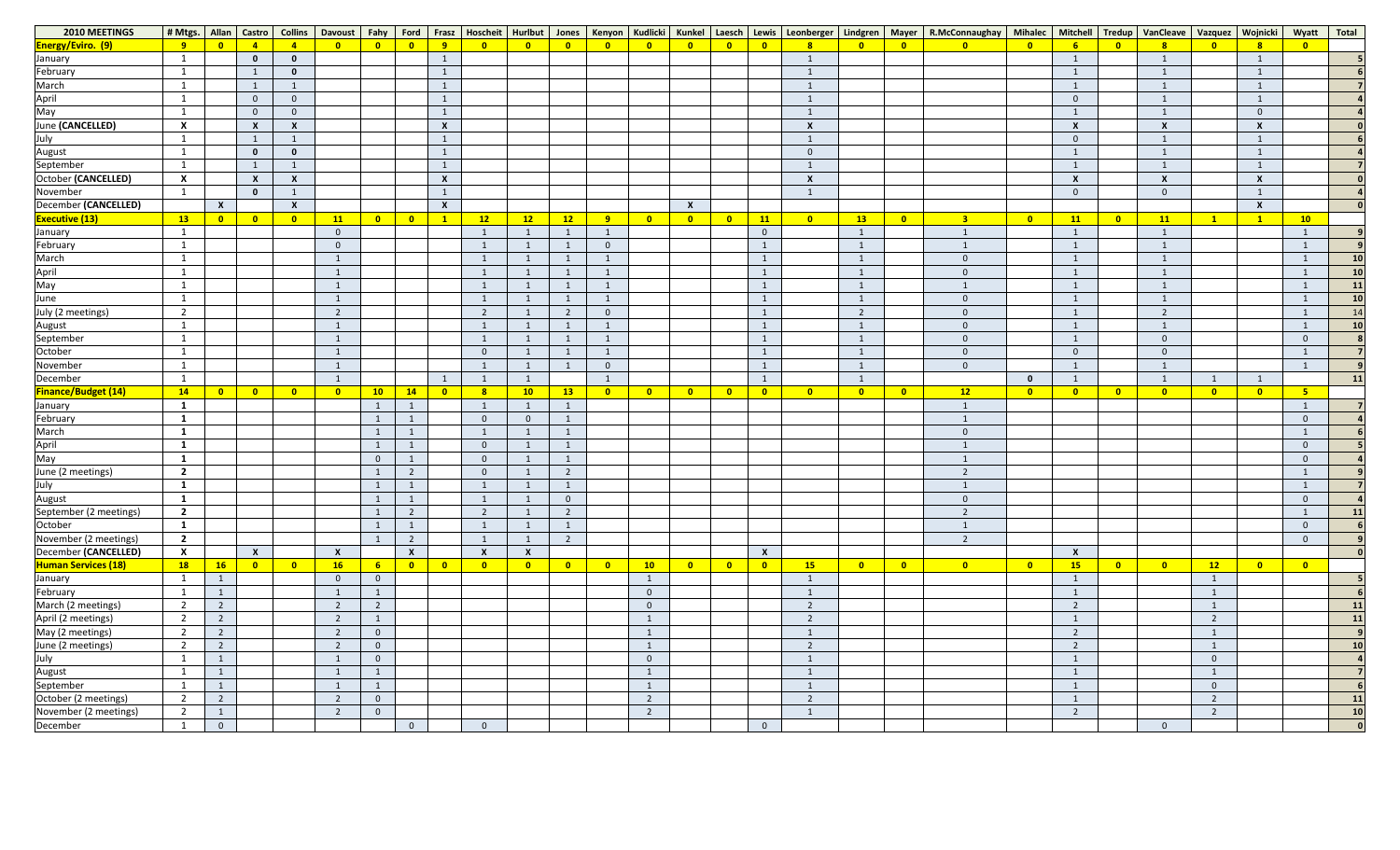| 2010 MEETINGS               |                           |                          |                         | # Mtgs.   Allan   Castro   Collins | Davoust   Fahy          |                 |              |                            |                         |                         |                         |                           |                            |                           |                           |                           | Ford   Frasz   Hoscheit   Hurlbut   Jones   Kenyon   Kudlicki   Kunkel   Laesch   Lewis   Leonberger   Lindgren |                         |                           | Mayer   R.McConnaughay   Mihalec |                         | Mitchell                |                  | Tredup   VanCleave   Vazquez   Wojnicki |                           |                         | Wyatt                     | <b>Total</b>   |
|-----------------------------|---------------------------|--------------------------|-------------------------|------------------------------------|-------------------------|-----------------|--------------|----------------------------|-------------------------|-------------------------|-------------------------|---------------------------|----------------------------|---------------------------|---------------------------|---------------------------|-----------------------------------------------------------------------------------------------------------------|-------------------------|---------------------------|----------------------------------|-------------------------|-------------------------|------------------|-----------------------------------------|---------------------------|-------------------------|---------------------------|----------------|
| Judicial/Public Safety (12) | $\overline{12}$           | 11                       | $\mathbf{1}$            | $\overline{\mathbf{0}}$            | $\mathbf{z}$            | $6\overline{6}$ | 12           | $\bullet$                  | $\overline{\mathbf{0}}$ | $\overline{\mathbf{0}}$ | $\bullet$               | 11                        | $\overline{\mathbf{0}}$    | $\bullet$                 | 11                        | $\overline{\mathbf{0}}$   | $\overline{\mathbf{0}}$                                                                                         | $\bullet$               | $\overline{\mathbf{0}}$   | $\overline{\mathbf{0}}$          | $\overline{\mathbf{0}}$ |                         | 9                | $\bullet$                               | $\overline{\mathbf{0}}$   | $\overline{\mathbf{0}}$ | $\bullet$                 |                |
| January                     | $\overline{1}$            | $\mathbf{1}$             |                         |                                    |                         | $\overline{0}$  | $\mathbf{1}$ |                            |                         |                         |                         | $\mathbf{1}$              |                            |                           |                           |                           |                                                                                                                 |                         |                           |                                  |                         |                         |                  |                                         |                           |                         |                           |                |
| February                    |                           | $\overline{1}$           |                         |                                    |                         | $\mathbf{1}$    | $\mathbf{1}$ |                            |                         |                         |                         | $\mathbf{1}$              |                            |                           |                           |                           |                                                                                                                 |                         |                           |                                  |                         |                         |                  |                                         |                           |                         |                           |                |
| March                       |                           | $\mathbf{1}$             |                         |                                    | $\Omega$                | $\overline{0}$  | 1            |                            |                         |                         |                         | $\mathbf{1}$              |                            |                           |                           |                           |                                                                                                                 |                         |                           |                                  |                         |                         |                  |                                         |                           |                         |                           |                |
|                             |                           | $\mathbf{1}$             |                         |                                    | $\Omega$                | $\mathbf{1}$    | $\mathbf{1}$ |                            |                         |                         |                         | $\mathbf{1}$              |                            |                           |                           |                           |                                                                                                                 |                         |                           |                                  |                         |                         |                  |                                         |                           |                         |                           |                |
| April<br>May                | $\overline{\phantom{0}}$  | $\overline{1}$           |                         |                                    | $\overline{0}$          | $\overline{0}$  | 1            |                            |                         |                         |                         | $\mathbf{1}$              |                            |                           |                           |                           |                                                                                                                 |                         |                           |                                  |                         |                         | $\overline{0}$   |                                         |                           |                         |                           |                |
| June                        |                           | $\overline{1}$           |                         |                                    |                         | $\overline{0}$  | $\mathbf{1}$ |                            |                         |                         |                         | $\mathbf{1}$              |                            |                           |                           |                           |                                                                                                                 |                         |                           |                                  |                         |                         |                  |                                         |                           |                         |                           |                |
| July                        | $\overline{\phantom{0}}$  | $\overline{1}$           |                         |                                    |                         | $\overline{0}$  | $\mathbf{1}$ |                            |                         |                         |                         | $\mathbf{1}$              |                            |                           |                           |                           |                                                                                                                 |                         |                           |                                  |                         |                         |                  |                                         |                           |                         |                           |                |
| August                      |                           | $\mathbf{1}$             |                         |                                    |                         | 1               | 1            |                            |                         |                         |                         | $\mathbf{1}$              |                            |                           |                           |                           |                                                                                                                 |                         |                           |                                  |                         |                         |                  |                                         |                           |                         |                           |                |
| September                   | $\overline{1}$            | $\mathbf{1}$             |                         |                                    |                         | $\mathbf{1}$    | $\mathbf{1}$ |                            |                         |                         |                         | $\mathbf{1}$              |                            |                           |                           |                           |                                                                                                                 |                         |                           |                                  |                         |                         |                  |                                         |                           |                         |                           |                |
| October                     |                           | $\overline{1}$           |                         |                                    | $\Omega$                | $\mathbf{1}$    | 1            |                            |                         |                         |                         | $\mathbf{1}$              |                            |                           |                           |                           |                                                                                                                 |                         |                           |                                  |                         |                         | $\overline{0}$   |                                         |                           |                         |                           |                |
| November                    | $\overline{1}$            | $\overline{1}$           |                         |                                    | $\overline{0}$          | $\mathbf{1}$    | 1            |                            |                         |                         |                         | $\mathbf{1}$              |                            |                           |                           |                           |                                                                                                                 |                         |                           |                                  |                         |                         |                  |                                         |                           |                         |                           |                |
| December                    | $\mathbf{1}$              |                          |                         |                                    |                         |                 | 1            |                            |                         |                         |                         | $\overline{0}$            |                            |                           |                           | $\overline{0}$            |                                                                                                                 |                         |                           |                                  |                         | $\mathbf{1}$            |                  |                                         |                           |                         |                           |                |
| Legislative (7)             | $\overline{7}$            | $\overline{\phantom{0}}$ | $\overline{4}$          | $\overline{\mathbf{0}}$            | $\overline{\mathbf{0}}$ | $\bullet$       | $\bullet$    | $\overline{\mathbf{0}}$    | $\overline{\mathbf{0}}$ | $\overline{\mathbf{0}}$ | $\overline{\mathbf{0}}$ | 6 <sup>1</sup>            | $\overline{\phantom{0}}$   | $\overline{\mathbf{0}}$   | 6 <sup>1</sup>            | 6 <sup>1</sup>            | $\overline{7}$                                                                                                  | $6\overline{6}$         | $\overline{\mathbf{0}}$   | $\overline{\phantom{0}}$ 0       | $\overline{\mathbf{0}}$ | $\overline{\mathbf{0}}$ | $\bullet$        | $\overline{7}$                          | $\overline{\mathbf{0}}$   | $\overline{\mathbf{0}}$ | $\overline{\mathbf{0}}$   |                |
| January (2 meetings)        | $\overline{2}$            |                          | $\overline{2}$          |                                    |                         |                 |              |                            |                         |                         |                         | $\overline{2}$            |                            |                           | $\overline{2}$            |                           |                                                                                                                 | $\overline{2}$          |                           |                                  |                         |                         |                  | $\overline{2}$                          |                           |                         |                           | 1 <sup>3</sup> |
| February                    | $\mathbf{1}$              |                          |                         |                                    |                         |                 |              |                            |                         |                         |                         | $\mathbf{1}$              |                            |                           |                           |                           |                                                                                                                 | $\mathbf{1}$            |                           |                                  |                         |                         |                  |                                         |                           |                         |                           |                |
| March                       | $\mathbf{1}$              |                          | $\overline{0}$          |                                    |                         |                 |              |                            |                         |                         |                         | $\overline{0}$            |                            |                           | $\mathbf 0$               |                           |                                                                                                                 | $\overline{0}$          |                           |                                  |                         |                         |                  |                                         |                           |                         |                           |                |
| April                       | $\mathbf{1}$              |                          | $\overline{0}$          |                                    |                         |                 |              |                            |                         |                         |                         | $\mathbf{1}$              |                            |                           |                           |                           |                                                                                                                 | $\mathbf{1}$            |                           |                                  |                         |                         |                  |                                         |                           |                         |                           |                |
| May                         | $\mathbf{1}$              |                          | 1                       |                                    |                         |                 |              |                            |                         |                         |                         | $\mathbf{1}$              |                            |                           |                           |                           |                                                                                                                 | $\mathbf{1}$            |                           |                                  |                         |                         |                  |                                         |                           |                         |                           |                |
| June (CANCELLED)            | $\boldsymbol{X}$          |                          | $\boldsymbol{X}$        |                                    |                         |                 |              |                            |                         |                         |                         | $\boldsymbol{\mathsf{X}}$ |                            |                           | $\boldsymbol{X}$          | X                         |                                                                                                                 | $\boldsymbol{X}$        |                           |                                  |                         |                         |                  |                                         |                           |                         |                           |                |
| July                        | $\mathbf{1}$              |                          | $\overline{0}$          |                                    |                         |                 |              |                            |                         |                         |                         | $\mathbf{1}$              |                            |                           |                           |                           |                                                                                                                 | $\mathbf{1}$            |                           |                                  |                         |                         |                  |                                         |                           |                         |                           |                |
| August (CANCELLED)          | $\boldsymbol{\mathsf{X}}$ |                          | $\boldsymbol{X}$        |                                    |                         |                 |              |                            |                         |                         |                         | $\boldsymbol{\mathsf{X}}$ |                            |                           | $\mathsf{x}$              | $\mathbf{x}$              |                                                                                                                 | $\boldsymbol{X}$        |                           |                                  |                         |                         |                  |                                         |                           |                         |                           |                |
| September (CANCELLED)       | $\boldsymbol{\mathsf{X}}$ |                          | $\boldsymbol{X}$        |                                    |                         |                 |              |                            |                         |                         |                         | $\boldsymbol{\mathsf{X}}$ |                            |                           | X                         | X                         |                                                                                                                 | $\boldsymbol{X}$        |                           |                                  |                         |                         |                  |                                         |                           |                         |                           |                |
| October (CANCELLED)         | $\boldsymbol{\mathsf{X}}$ |                          | $\boldsymbol{X}$        |                                    |                         |                 |              |                            |                         |                         |                         | $\boldsymbol{\mathsf{X}}$ |                            |                           | $\boldsymbol{\mathsf{X}}$ | $\boldsymbol{\mathsf{X}}$ |                                                                                                                 | $\boldsymbol{X}$        |                           |                                  |                         |                         |                  |                                         |                           |                         |                           |                |
| November (CANCELLED)        | $\boldsymbol{\mathsf{X}}$ |                          | $\boldsymbol{X}$        |                                    |                         |                 |              |                            |                         |                         |                         | $\boldsymbol{X}$          |                            |                           | $\boldsymbol{\mathsf{X}}$ | X                         |                                                                                                                 | $\boldsymbol{X}$        |                           |                                  |                         |                         |                  |                                         |                           |                         |                           |                |
| December (CANCELLED)        | $\boldsymbol{\mathsf{X}}$ |                          | $\boldsymbol{X}$        |                                    |                         |                 |              |                            |                         |                         |                         |                           |                            |                           |                           |                           |                                                                                                                 |                         |                           |                                  |                         |                         |                  |                                         | $\boldsymbol{\mathsf{X}}$ |                         |                           |                |
| <b>Public Health (11)</b>   | 11                        | $\bullet$                | $\bullet$               | 8                                  | $\bullet$               | $\bullet$       | $\bullet$    | $\overline{\phantom{a}}$ 0 | $\overline{\mathbf{0}}$ | $\overline{\mathbf{0}}$ | 11                      | $\overline{\mathbf{0}}$   | $\overline{\mathbf{0}}$    | $\bullet$                 | $\overline{\mathbf{0}}$   | $\overline{\mathbf{0}}$   | $\overline{\mathbf{0}}$                                                                                         | $\overline{\mathbf{0}}$ | 8                         | $\overline{4}$                   | 11                      | $\overline{\mathbf{0}}$ | 9                | $\overline{\mathbf{0}}$                 | $\bullet$                 | 11                      | $\overline{\mathbf{0}}$   |                |
| January                     | $\mathbf{1}$              |                          |                         |                                    |                         |                 |              |                            |                         |                         |                         |                           |                            |                           |                           |                           |                                                                                                                 |                         |                           |                                  |                         |                         |                  |                                         |                           |                         |                           |                |
| February                    |                           |                          |                         |                                    |                         |                 |              |                            |                         |                         | -1                      |                           |                            |                           |                           |                           |                                                                                                                 |                         |                           | $\theta$                         |                         |                         |                  |                                         |                           |                         |                           |                |
| March                       | $\mathbf{1}$              |                          |                         | $\overline{0}$                     |                         |                 |              |                            |                         |                         |                         |                           |                            |                           |                           |                           |                                                                                                                 |                         | $\blacksquare$            | $\mathbf{0}$                     |                         |                         |                  |                                         |                           |                         |                           |                |
|                             |                           |                          |                         |                                    |                         |                 |              |                            |                         |                         | $\mathbf{1}$            |                           |                            |                           |                           |                           |                                                                                                                 |                         | $\overline{0}$            |                                  |                         |                         |                  |                                         |                           |                         |                           |                |
| April<br>May                | $\overline{1}$            |                          |                         | $\overline{0}$                     |                         |                 |              |                            |                         |                         | 1                       |                           |                            |                           |                           |                           |                                                                                                                 |                         | - 1                       |                                  |                         |                         |                  |                                         |                           |                         |                           |                |
| June                        | $\mathbf{1}$              |                          |                         |                                    |                         |                 |              |                            |                         |                         | $\mathbf{1}$            |                           |                            |                           |                           |                           |                                                                                                                 |                         | $\overline{0}$            | $\mathbf{0}$                     |                         |                         | $\overline{0}$   |                                         |                           | $\mathbf{1}$            |                           |                |
| July                        | $\mathbf{1}$              |                          |                         | $\overline{0}$                     |                         |                 |              |                            |                         |                         |                         |                           |                            |                           |                           |                           |                                                                                                                 |                         |                           |                                  |                         |                         |                  |                                         |                           |                         |                           |                |
| <b>August</b>               |                           |                          |                         |                                    |                         |                 |              |                            |                         |                         | 1                       |                           |                            |                           |                           |                           |                                                                                                                 |                         | $\blacksquare$            | $\mathbf{0}$                     |                         |                         |                  |                                         |                           | $\mathbf{1}$            |                           |                |
| September                   | $\overline{1}$            |                          |                         |                                    |                         |                 |              |                            |                         |                         | 1                       |                           |                            |                           |                           |                           |                                                                                                                 |                         | $\overline{0}$            | $\overline{0}$                   |                         |                         |                  |                                         |                           | $\mathbf{1}$            |                           |                |
| October                     |                           |                          |                         |                                    |                         |                 |              |                            |                         |                         | 1                       |                           |                            |                           |                           |                           |                                                                                                                 |                         | $\mathbf{1}$              | $\overline{0}$                   |                         |                         |                  |                                         |                           | $\mathbf{1}$            |                           |                |
| November                    | $\overline{\phantom{0}}$  |                          |                         |                                    |                         |                 |              |                            |                         |                         | 1                       |                           |                            |                           |                           |                           |                                                                                                                 |                         | $\mathbf{1}$              | $\overline{0}$                   |                         |                         | $\overline{0}$   |                                         |                           | $\mathbf{1}$            |                           |                |
| December (CANCELLED)        | $\boldsymbol{\mathsf{X}}$ |                          |                         | $\boldsymbol{X}$                   |                         |                 |              |                            |                         |                         |                         |                           |                            | $\boldsymbol{\mathsf{X}}$ |                           | $\mathbf{x}$              |                                                                                                                 |                         |                           |                                  |                         |                         | $\boldsymbol{X}$ | $\boldsymbol{\mathsf{X}}$               |                           |                         |                           |                |
| <b>Public Service (10)</b>  | $\overline{10}$           | $\bullet$                | $\overline{\mathbf{0}}$ | $\overline{7}$                     | $\overline{\mathbf{0}}$ | $\bullet$       | $\bullet$    | $\overline{\phantom{a}}$ 0 | $\overline{\mathbf{0}}$ | $\overline{\mathbf{0}}$ | $\bullet$               | $\overline{\mathbf{0}}$   | $\overline{\phantom{0}}$ 0 | $\overline{7}$            | $\overline{\mathbf{0}}$   | 10                        | $\overline{\mathbf{0}}$                                                                                         | $6\overline{6}$         | 8 <sup>2</sup>            | $\overline{\mathbf{0}}$          | $\overline{\mathbf{0}}$ | $\overline{\mathbf{0}}$ | 6 <sup>1</sup>   | $\overline{\mathbf{0}}$                 | $\overline{\mathbf{0}}$   | $\overline{\mathbf{0}}$ | 5                         |                |
| <b>January</b>              | $\mathbf{1}$              |                          |                         | $\mathbf{0}$                       |                         |                 |              |                            |                         |                         |                         |                           |                            |                           |                           | - 1                       |                                                                                                                 | $\mathbf{1}$            |                           |                                  |                         |                         | $\overline{0}$   |                                         |                           |                         |                           |                |
| February                    | $\mathbf{1}$              |                          |                         |                                    |                         |                 |              |                            |                         |                         |                         |                           |                            | $\overline{0}$            |                           |                           |                                                                                                                 | $\mathbf{1}$            |                           |                                  |                         |                         |                  |                                         |                           |                         |                           |                |
| March                       | $\mathbf{1}$              |                          |                         | $\overline{0}$                     |                         |                 |              |                            |                         |                         |                         |                           |                            |                           |                           | -1                        |                                                                                                                 | $\overline{0}$          |                           |                                  |                         |                         | $\overline{0}$   |                                         |                           |                         | $\Omega$                  |                |
|                             | $\mathbf{1}$              |                          |                         |                                    |                         |                 |              |                            |                         |                         |                         |                           |                            | $\overline{0}$            |                           | - 1                       |                                                                                                                 | $\mathbf{1}$            | -1                        |                                  |                         |                         |                  |                                         |                           |                         |                           |                |
| <b>April</b><br><b>May</b>  | $\mathbf{1}$              |                          |                         | $\overline{0}$                     |                         |                 |              |                            |                         |                         |                         |                           |                            |                           |                           | $\mathbf{1}$              |                                                                                                                 | $\overline{0}$          |                           |                                  |                         |                         | $\overline{0}$   |                                         |                           |                         |                           |                |
| June                        | $\mathbf{1}$              |                          |                         |                                    |                         |                 |              |                            |                         |                         |                         |                           |                            | $\overline{0}$            |                           | $\mathbf{1}$              |                                                                                                                 | $\overline{0}$          | $\overline{0}$            |                                  |                         |                         |                  |                                         |                           |                         |                           |                |
| July (CANCELLED)            | $\boldsymbol{\mathsf{X}}$ |                          |                         | $\boldsymbol{X}$                   |                         |                 |              |                            |                         |                         |                         |                           |                            | $\boldsymbol{\mathsf{X}}$ |                           | $\mathbf{x}$              |                                                                                                                 | $\boldsymbol{X}$        | $\boldsymbol{\mathsf{X}}$ |                                  |                         |                         | $\boldsymbol{X}$ |                                         |                           |                         | $\boldsymbol{\mathsf{X}}$ |                |
| August                      | $\mathbf{1}$              |                          |                         |                                    |                         |                 |              |                            |                         |                         |                         |                           |                            |                           |                           | - 1                       |                                                                                                                 | $\mathbf{1}$            |                           |                                  |                         |                         | $\overline{0}$   |                                         |                           |                         | $\overline{0}$            |                |
| September                   | $\mathbf{1}$              |                          |                         |                                    |                         |                 |              |                            |                         |                         |                         |                           |                            |                           |                           | $\mathbf{1}$              |                                                                                                                 | $\mathbf{1}$            |                           |                                  |                         |                         |                  |                                         |                           |                         | $\mathbf{0}$              |                |
| October                     | $\mathbf{1}$              |                          |                         |                                    |                         |                 |              |                            |                         |                         |                         |                           |                            |                           |                           |                           |                                                                                                                 | $\mathbf{1}$            |                           |                                  |                         |                         |                  |                                         |                           |                         | $\overline{0}$            |                |
| November                    | $\mathbf{1}$              |                          |                         |                                    |                         |                 |              |                            |                         |                         |                         |                           |                            |                           |                           |                           |                                                                                                                 | $\overline{0}$          | $\overline{0}$            |                                  |                         |                         |                  |                                         |                           |                         | $\overline{0}$            |                |
| December (CANCELLED)        | $\boldsymbol{X}$          |                          |                         | $\boldsymbol{\mathsf{X}}$          |                         |                 |              |                            |                         |                         |                         |                           |                            | $\boldsymbol{\mathsf{X}}$ |                           |                           |                                                                                                                 | $\boldsymbol{X}$        |                           |                                  |                         |                         | $\boldsymbol{X}$ |                                         | $\boldsymbol{\mathsf{X}}$ |                         |                           |                |
|                             |                           |                          |                         |                                    |                         |                 |              |                            |                         |                         |                         |                           |                            |                           |                           |                           |                                                                                                                 |                         |                           |                                  |                         |                         |                  |                                         |                           |                         |                           |                |